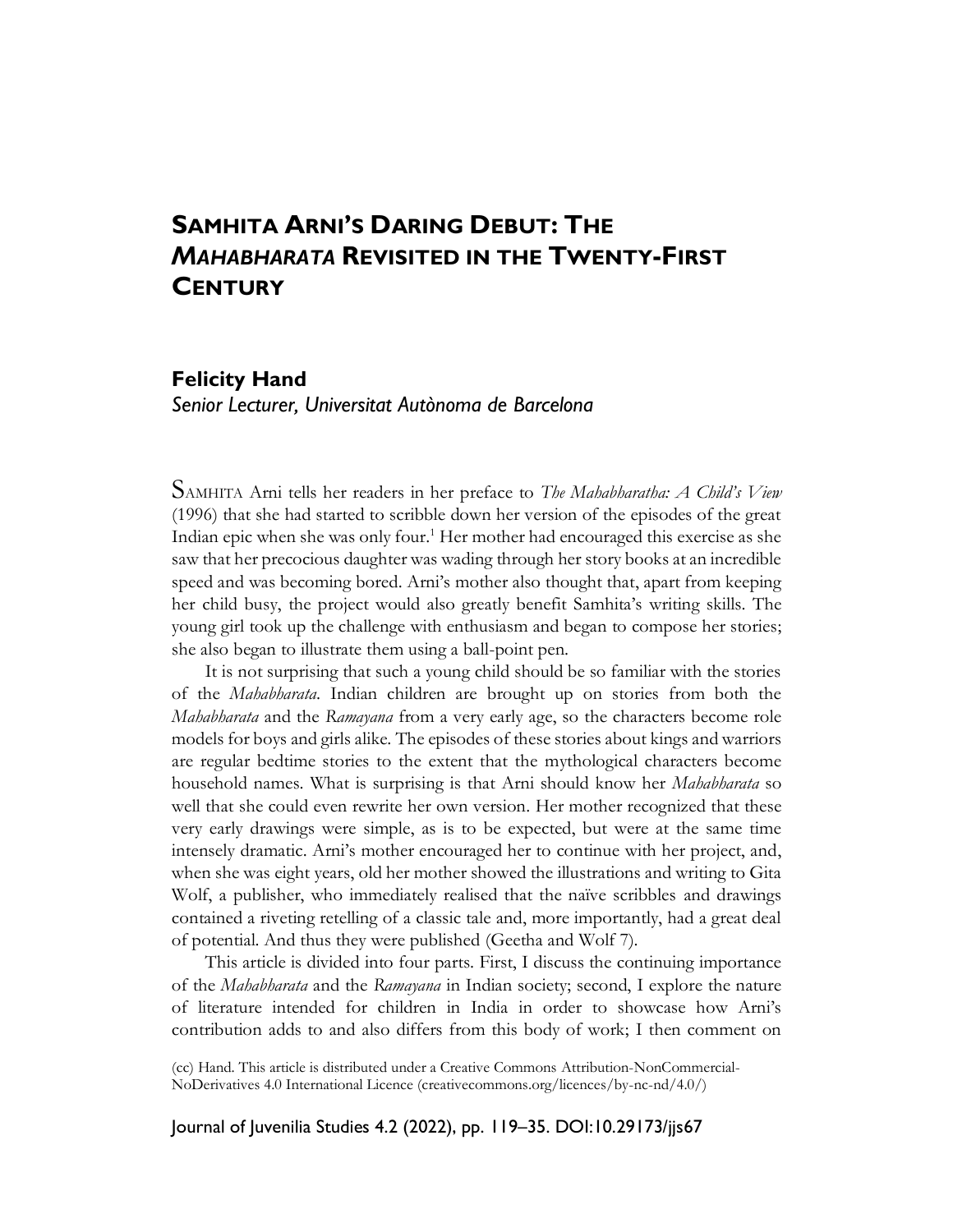four examples of Arni's rewriting of the epic; finally, I outline some of the current ideas in Indian feminism that clearly resonate with her youthful text—a text in which she creates her own scenario that improves upon women's and lower-class people's reality. To exemplify the quality of the work, I include some of the drawings that Arni created to illustrate the episodes she re-told. 2

### **Foundational Texts**

INTEREST in and knowledge of the epics by a child like Samhita Arni is in itself by no means unusual. There are countless versions of both the *Ramayana* and the *Mahabharata,* but the original of the former is generally attributed to the sage Valmiki, who is said to have written it between the years 500 and 100 BCE. The *Mahabharata*, considered to be the work of Vyasa, was compiled some time between the third century BCE and the third century CE. The stories of these great Indian epics are still meaningful for contemporary audiences, as Vijay Mishra points out: "They are critiqued, their values challenged, their structures destabilized, even parodied, but they remain foundational nevertheless" (4). This claim is borne out by the continual remakes and reinterpretations of these epics. In contemporary India the censorship laws have been relaxed somewhat in recent years, and viewers can now see controversial or delicate issues explored on television and in the cinema, but the way these dilemmas are addressed and solved remains firmly rooted in the moral code outlined in these traditional texts. As I have argued elsewhere, Indian films depicting social change tend to carry within them a wise solution to the moral dilemmas the protagonists are faced with—based on the outcome of similar dilemmas in the epics—without which the audience would feel it had been somewhat cheated out of a glimmer of the "truth" (see especially pp. 56–60). The popularity of comics has also contributed to these two epics' continuing influence, since from the 1960s Indian publishers such as Amar Chitra Katha have produced large numbers of comics clearly inspired by Hindu mythology and Indian history (Krishnamurti 285).

As a result of such a pervasive presence, the major figures in the epics are still household names, so that even children's bedtime stories often feature their exploits, which are frequently called on to represent "Indian" values. Many of today's urban Indian families aim to bring up their sons and daughters equally, but traditional ideas die hard, so girls still have to be protected, which means forbidding any behaviour that might be construed as socially unacceptable. While boys may go out freely, dress as they wish, and not collaborate with their sisters in household chores, girls are often constrained by strict gender roles, a situation that does little to educate young men or young women about feminism and women's rights. The classics these children are raised on do contain numerous examples of strong women, but many of the bestknown female figures are venerated for their stoic resignation to the role that their gender has etched out for them. According to the tenets of Hinduism, "a wife's great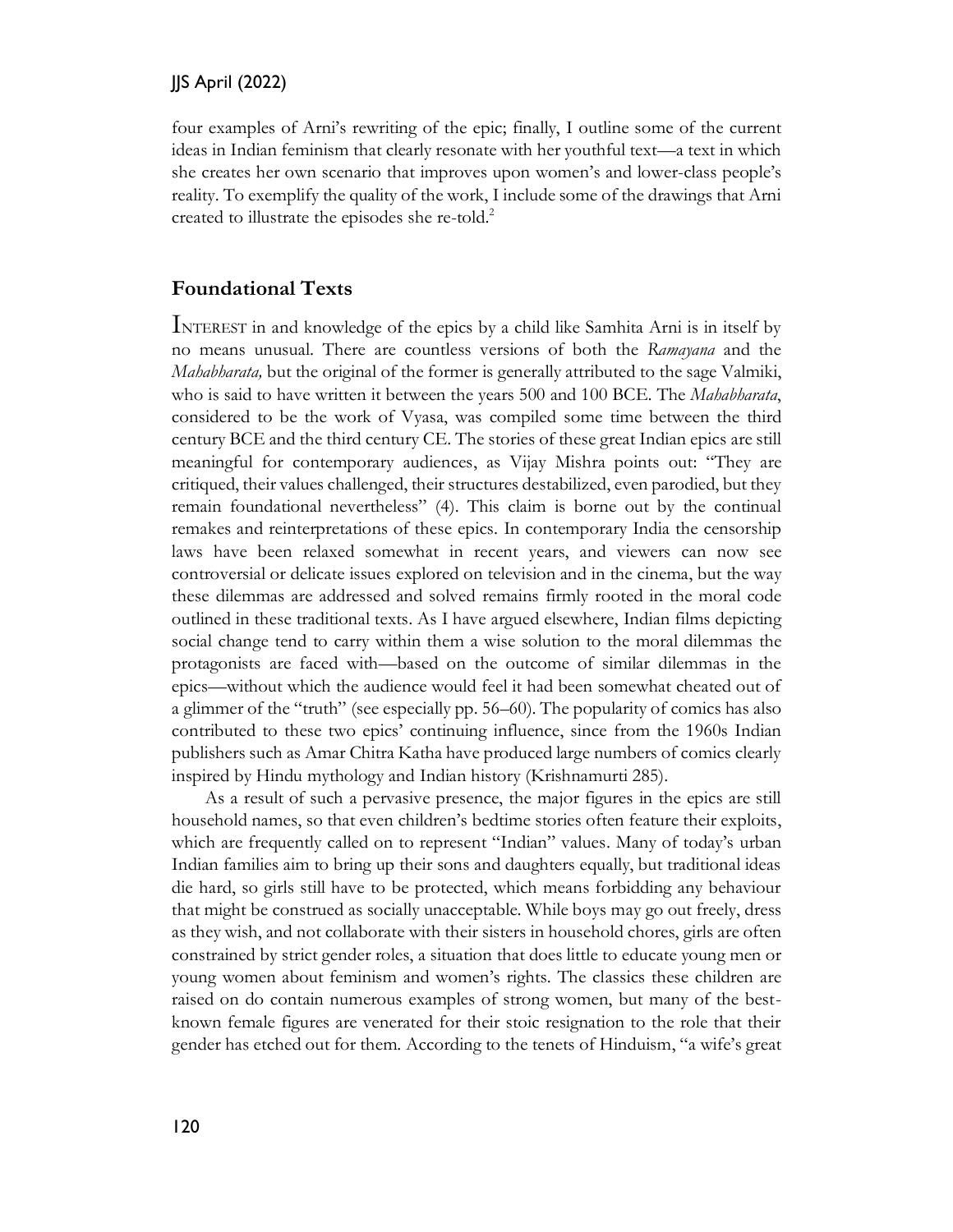and ongoing *vrata* is thus the *pativrata*, the ascetic dedication to her husband (*pati*). … Orthodox texts encourage Hindu wives to regard their husbands as gods" (Rodrigues 98; original italics). Sita, in the *Ramayana*, exemplifies this regard.

Let me insist, these stories are expected to be exemplary for children. Ram, as an avatar of Lord Vishnu, represents the ideal son, husband, and king—the perfect man in all respects. Similarly, Sita's choices at critical junctures in the story exemplify the ideal woman and wife. Overall, she is a picture of unwavering devotion to her husband, which is demonstrated at several points throughout the story. First, when on the eve of his coronation Ram is exiled to the forest by his father, Sita insists on accompanying Ram and foregoing the luxury of the palace. She insists that a wife should stay with her husband, regardless of the obstacles he might face or the pain she may have to endure in sharing those hardships. Although this could well be construed as an act of defiance, Sita gains nothing beyond her dignity. She loses her position as queen, as wife, and as mother. Even as she wins, she sacrifices herself, and this, as Rashmi Goel argues, is the message for young girls of course.

One of the most frequently quoted stories of the *Ramayana* is the episode of the ordeal by fire that Ram, Sita's husband, subjects her to in order to prove her chastity. She has been abducted by the evil demon Ravana and kept prisoner in his palace for a year, but Ram will not believe that she is still pure despite Sita's assurances. She survives the ordeal by fire as the flames do not touch her, but still Ram is not convinced. Finally, Mother Earth opens up and swallows Sita—her name means *a furrow*—as she takes pity on her and, in a way, punishes Ram for his disbelief.

The best-known female figure in the *Mahabharata,* Draupadi, is also an obedient wife, although in some ways she is quite different from Sita. A much longer work than the *Ramayana*, the *Mahabharata* contains numerous outstanding characters, but possibly the best known are Arjuna and Draupadi. Arjuna is the third of the five Pandavas (all brothers) and one of the major warriors in the Kurukshetra War; he is famous for having been instructed with the knowledge of the *Bhagavad Gita* by his mentor, Krishna.<sup>3</sup> Arjuna is a brave warrior who becomes even mightier after his dialogue with Krishna. He is also one of the husbands of Draupadi. Draupadi, about whom more will be said later, was born from a fire sacrifice and is a rare example of polyandry in Sanskrit literature (Spivak 183; see also Williams).

There is no one standardised official version of either of the great epic poems. Countless versions do exist with varying degrees of subversiveness—especially many Southern Indian versions. To some, "its myths, ideas, and precepts symbolize hierarchies and horizons of [the] ancient history of India" (Singh 39); others note the fact that, although "the *Mahabharata* condemns many of the appalling things it depicts, … one area where its response is more tepid concerns the treatment meted out to women" (Truschke). Regardless of how these texts are approached, however, there is no doubt about their all-pervasive influence in contemporary India.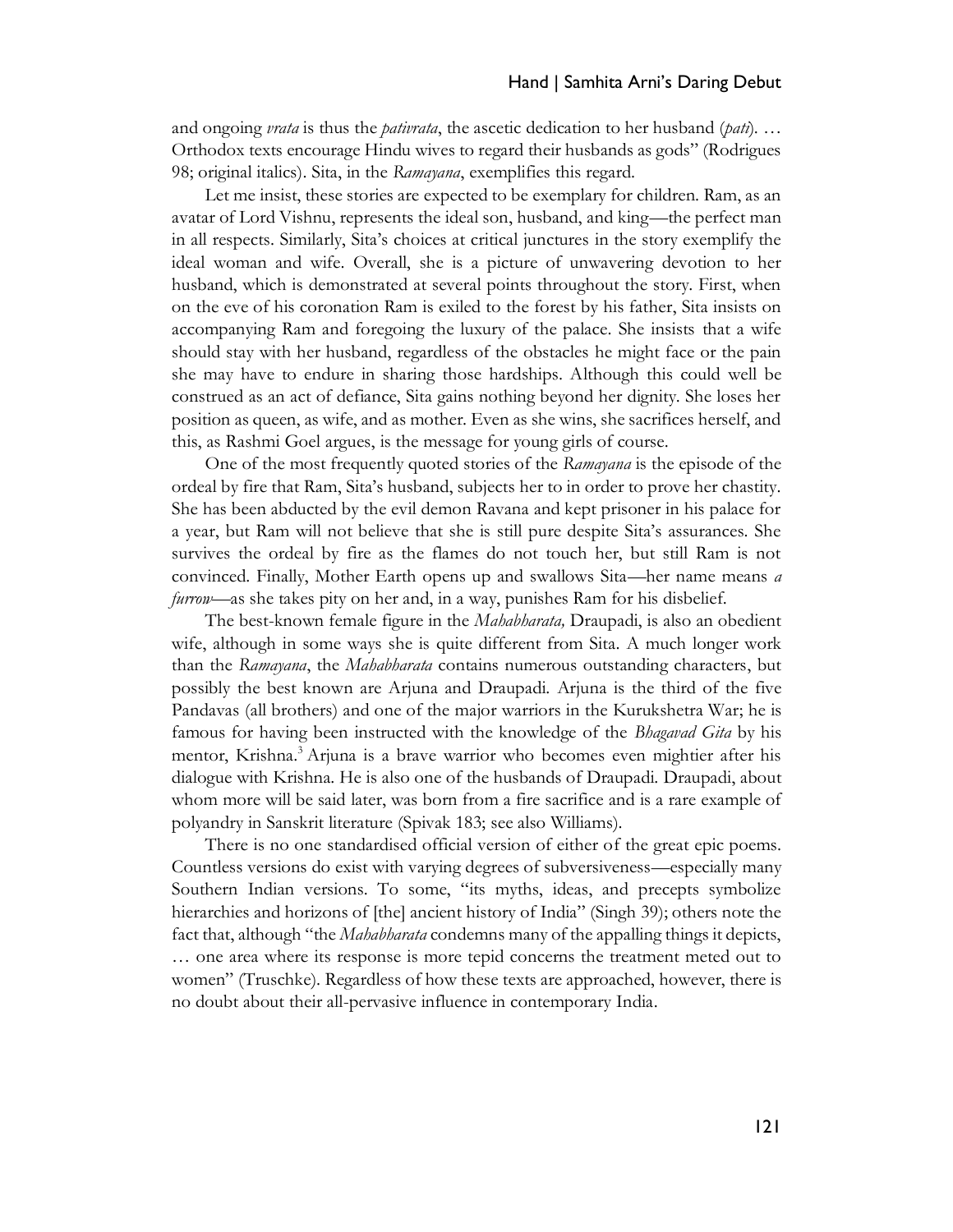### **Children's Literature and a Homogenized India**

IN A RECENT analysis of over fifty writers of children's literature who are either residents of India or living in the diaspora, Michelle Superle identifies two recurring features. The novels she examines reveal a social mission, which in the case of women authors "might be considered a feminist literary project" (16). At the same time, and perhaps contradictorily, these novels also present a very homogenised vision of India and Indian people, a vision that—as Superle points out—"values unity over diversity" (92). In fact, I would argue that this narrative homogenization owes a great deal to the centrality of the great epics in contemporary India, which celebrate a mythical India where everybody knew his or her place. As M. S. Gore reminds us, religion permeates daily social life in India despite the state's avowed secularism, and Aditya Nigam observes the conflation of national identity with Hinduness in children's literature written in India, which logically underscores this sought-after homogeneity.

This essentialized representation of Indianness falls short of being selforientalization; it has left room for more subversive rewritings of these classic poems, principally narratives that allow female characters to tell their stories relatively unhampered by patriarchal constraints. As Stella Chitralekha Biswas discusses, many contemporary Indian novels for children portray girls who have agency as opposed to the passive girl of colonial fiction. Thus, as Margaret Meek argues, "children's literature plays [a part] in the development of their [the readers'] understanding of both belonging and differentiation" (x). Nevertheless, beneath even fiction written today there lies a value system that underscores traditionally female attributes: "care, cooperation, and interdependence" (Superle 49). Boys, on the other hand, are depicted as individuals and highly competitive (Biswas). Moreover, both genders are encouraged to pay allegiance to the concept of duty, or *dharma*, a value system that can trace its origins back to the great epics.

The quest for both belonging and differentiation that Meek identifies as something that appeals to readers of Indian literature written for children is also characteristic of child writers. In her study of nineteenth-century juvenilia, Christine Alexander notes that, for many of the well-established canonical authors she examines, imitation of adult writing is frequently the goal that they aspire to ("Nineteenth-Century Juvenilia" 19); yet, when these "child narrators turn their gaze onto the adult world," they also tell stories about "a variety of fictional relationships" in order to "test the boundaries of the self" (27). Whereas the authors of the children's books Superle studies tend to "imagine hopeful scenarios which improve upon reality" (7), the child writers whom Alexander studies tend to satirize the adult world (17), but both of these approaches convey an awareness that reality can be improved upon. These similarities between the aspirations of youthful writers and the kind of ideological content of much literature destined for Indian children illuminate the aims and accomplishments of the Indian child writer Samhita Arni.

Arni comes from a wealthy, upper-middle-class Indian family; her father is a diplomat, and the family has lived in a number of different places. At the time Arni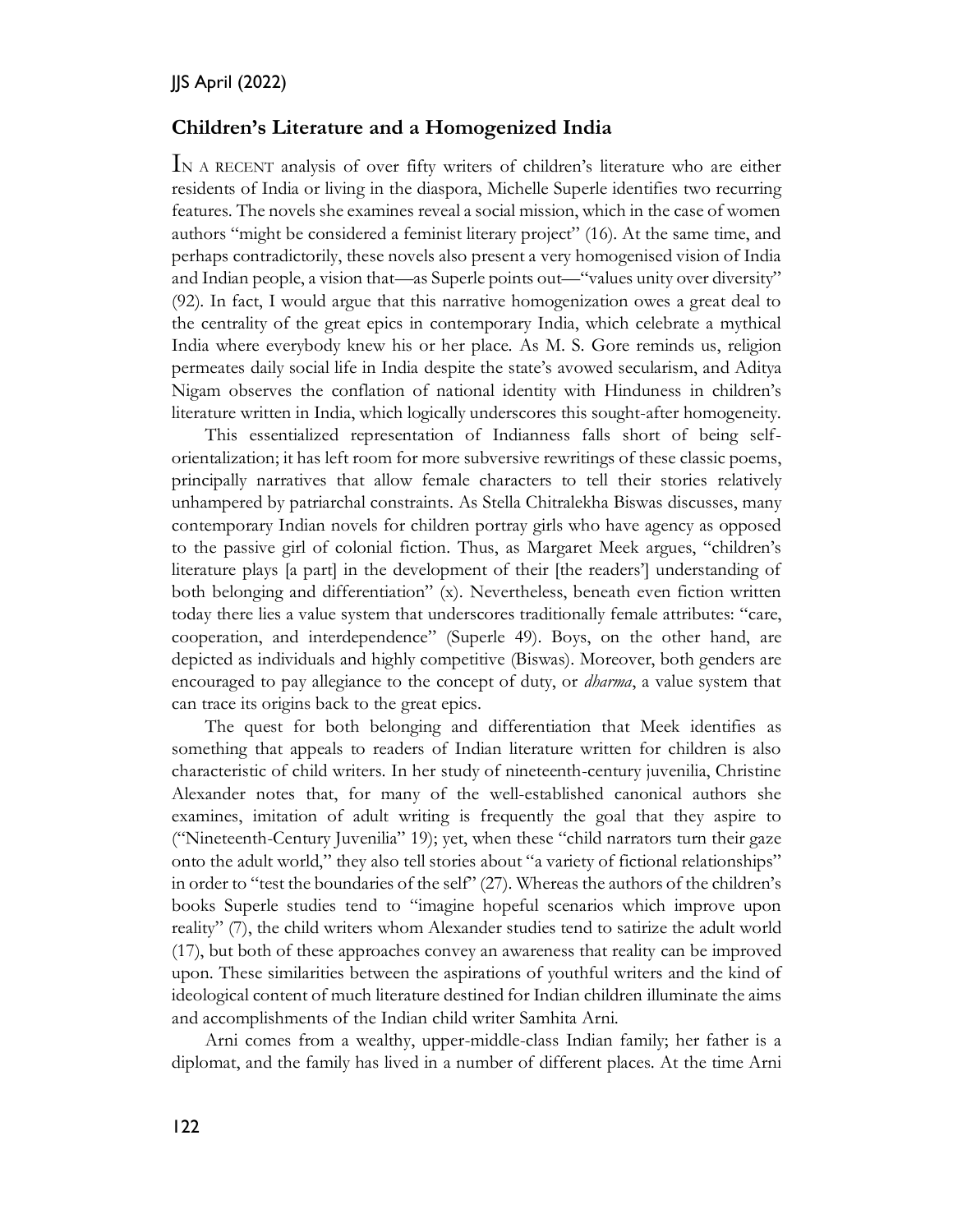#### Hand | Samhita Arni's Daring Debut

started her own personal *Mahabharata*, her father had been transferred to Karachi. As a diplomat's daughter, she had the use of the consulate library, where the majority of the books were religious; however, it also contained several versions of the two great epics (Arni, "My Version" 10). As an adult, Arni has rewritten the *Ramayana* from Sita's point of view in her 2011 graphic novel *Sita's Ramayana*, but she herself has stated that she prefers the *Mahabharata* because, according to her, Vyasa "maintains a more or less impartial account when compared with Valmiki" ("My Version" 10).<sup>4</sup> In fact, when her family asked her why she had chosen the *Mahabharata* rather than the *Ramayana* or any other well-known Sanskrit classic, the young Arni replied that she liked it so much because "it is so evil" (8). This does not mean that she enjoyed the evil for its own sake; rather, she reads the evil actions of the characters critically, seeking to find justification for their deeds. The young Arni was clearly captivated by the stories of bravery and cowardice, cunning and ingenuity, cruelty and justice.

Her final version of the epic turned out to be a medley of various available versions, including Peter Brook's *Mahabharata* (1989), the videos of which had entertained the child for hours on end in the months leading up to her decision to start writing her own version, but she also put her own personal stamp on the version she produced. <sup>5</sup>As mentioned earlier, Arni has rewritten the *Ramayana* as an adult from Sita's perspective in her graphic novel, *Sita's Ramayana* (2011) and indirectly in her crime novel, *The Missing Queen* (2014). However, the latter is perhaps more of a critique of contemporary Indian politics than a feminist rewriting. When reading her juvenile rendering of the *Mahabharata*, by contrast, one cannot fail to be struck by Arni's fearless feminist and egalitarian stance, striking for an Indian girl of eleven, brought up on didactic texts designed to instil societal norms and an acceptable code of conduct in the child reader.

Despite the input she received and the support and encouragement from her family, Arni's naivety in embarking on such a momentous task as a contemporary rewriting of a classical work needs to be remarked on. The *Mahabharata*, which recounts the struggle between the Pandavas and their cousins the Kauravas for the kingdom of Bharata (which corresponds to North India), is possibly the world's longest known epic poem, one of its many versions consisting of well over 200,000 lines. Arni has deliberately omitted certain episodes and daringly added new ones without deviating from the overall plot. In the next section of this essay I focus on four significant episodes of Arni's text, in order to highlight the young child's ingenuity, her humanity, and her independent thinking, with regard to social class, rigid or judgemental attitudes, and gender roles.

### **A Child's View**

ONE EXAMPLE of Arni's personal stamp is her version of the story of Ekalavya. Ekalavya dares to ask Drona, the great brahmin warrior, for lessons in archery. The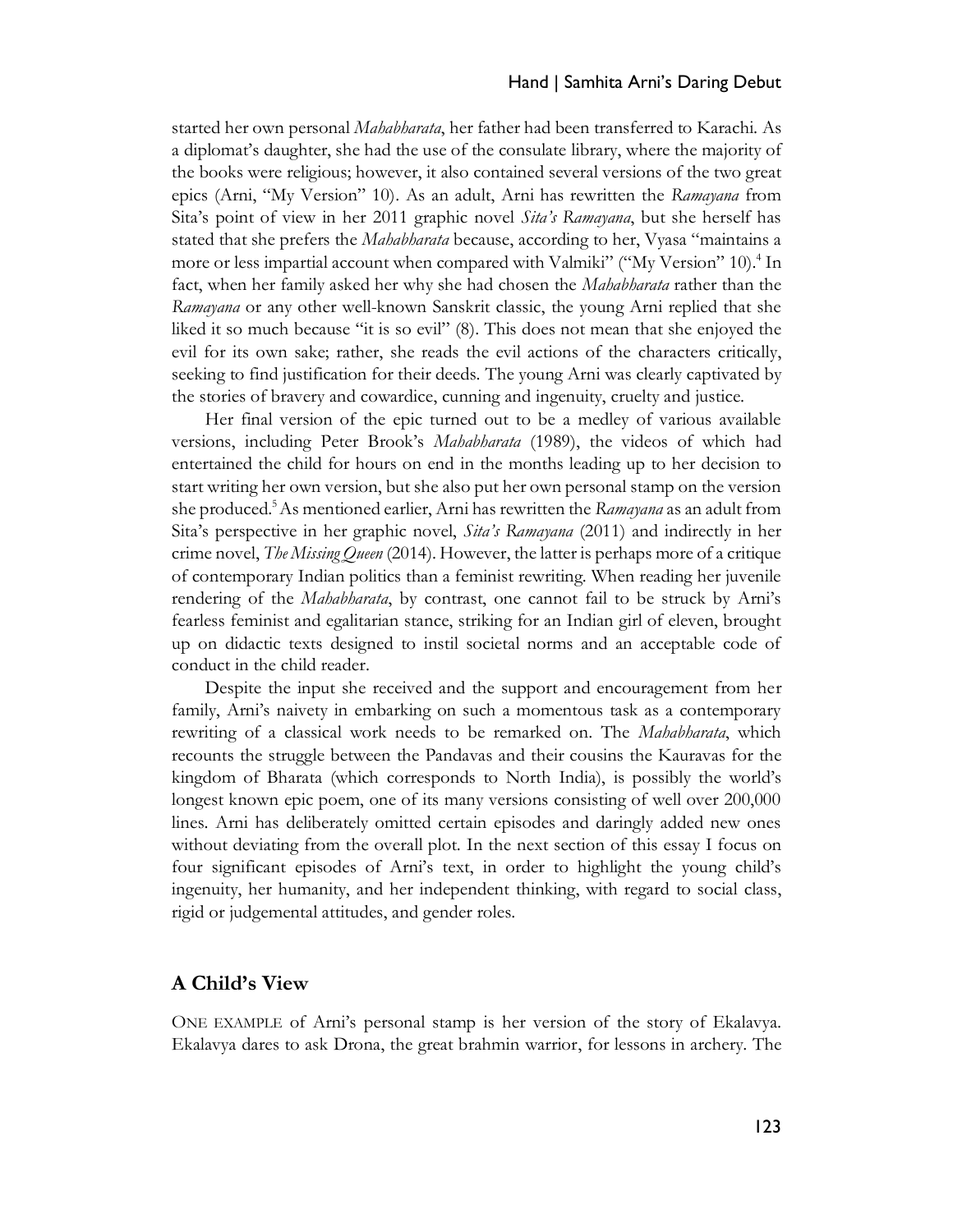response was to be expected: "How dare you, a shudra of low birth, come and ask me, a brahmin to teach you archery!" (51). Ekalavya is not put off; he makes himself a clay image of Drona and pretends that the image is teaching him the art of archery.



*Figure 1.* Ekalavya*, practising archery with the clay idol as guru, from* The Mahabharata: A Child's View*, by Samhita Arni, p.54. Copyright Tara Books Pvt Ltd, Chennai, India,www.tarabooks.com, with permission*.

In this way he becomes an expert and is discovered one day by Drona, who challenges him to prove his skill by fighting with his other pupils. Ekalavya beats them all effortlessly. In Arni's own words:

Drona was angry that somebody was able to defeat Arjuna, his best pupil, so easily. He decided to maim Ekalavya. He said to Ekalavya, "Since I am your guru, I want my fee." "Your wish is my command but I haven't got anything", Ekalavya said softly. Drona said shrewdly, "Then give me your right thumb." Ekalavya turned towards the image and bit his lip. He then turned around and said, "I'll do it." He cut off his thumb and gave it to Drona. Drona was satisfied that Ekalavya would not be able to wield a bow anymore. *He returned to the camp without even saying a word of thanks to Ekalavya*. (54; emphasis mine)

Compare this with one of the many traditional versions of the story, in this case Pratap Chandra Roy's well-known translation: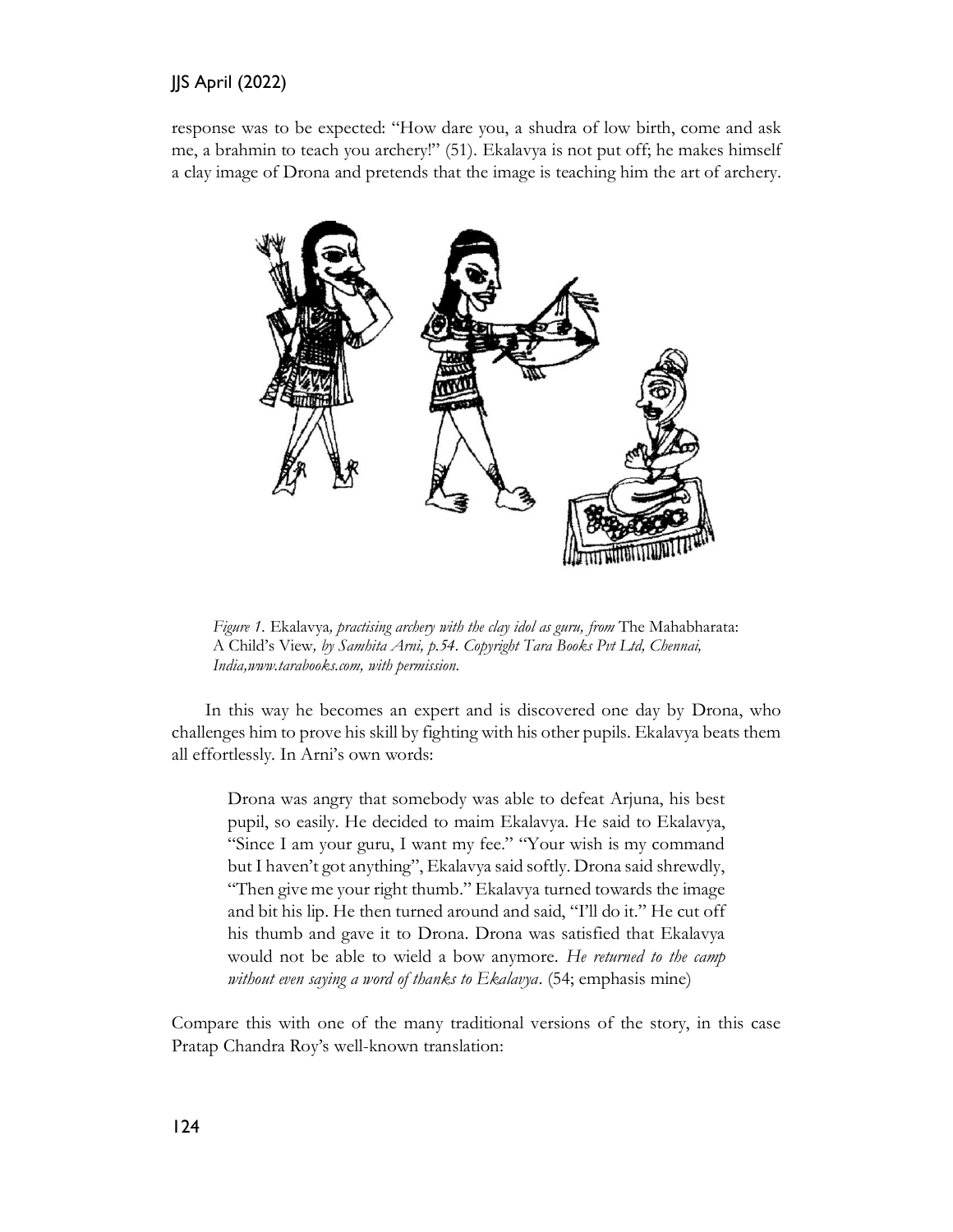Hearing these cruel words of Drona, who had asked of him his thumb as tuition-fee, Ekalavya, ever devoted to truth and desirous also of keeping his promise, with a cheerful face and an unafflicted heart, cut off without ado his thumb, and gave it unto Drona. (Book 1, Section 134: 315)

It is clear that Arni has added the final detail of Drona's insensitivity—his failure to say "a word of thanks"—to emphasize the injustice meted out to the young man. Here is a child writer with the self-reflexive potential to address class and caste prejudices.

Arni similarly critiques class bias when she adds an invention of her own to the plot in order to explain why a character should nurse hatred towards his nephews. Shakuni is one of the villains of the epic, best known for masterminding the infamous Game of Dice between the Kauravas and the Pandavas, which I will return to later. However, in Arni's version, long before this evil deed occurs Shakuni is enraged that his sister Gandhari should be pledged in matrimony to a blind man, especially since all of his brothers were killed in the war of conquest. Shakuni swears to destroy the Kuru dynasty; this is why he consequently plays an instrumental role in fuelling the flames of conflict between the cousins. His father, during his last days, told him to take the bones from his dead body and make a pair of dice that would always obey him. The dice would later be instrumental in Shakuni's plan for revenge on the other branch of the family, the Pandavas. This story does not form part of Vyasa's text.

Thus, with a child's logic, Arni has invented the colourful explanation for Shakuni's wickedness so that the story will make better sense. Without this explanation, Arni must have considered that her readers would not have understood how anyone could be so evil without motivation. This addition to the story also suggests that, according to this child's understanding, the *Mahabharata* needs bringing up to date. The focus of the epic is on good versus evil; Arni's aim, by contrast, is to show that nobody is totally bad, that there must be a reason for so much hatred and violence. This is why she portrays the traditional villains with a certain dose of sympathy. She is willing to delve into their past to find—or invent—the clues that show why they have become so monstrous and unfeeling. Even characters like Duryodhana (the hero Arjuna's chief antagonist) and Drona (Arjuna's archery teacher) are not depicted in black and white terms. Arni captures the ambiguities that real people might display. Traditional retellings of the *Mahabharata* tend to stress the good and evil attributes of the major characters, but Arni's "bad guys," if not exactly rehabilitated, are certainly more *human*.

One of the strong women of the *Mahabharata* is Draupadi, her father's fire-born daughter: she emerged out of a fire sacrifice her father had lit to avenge himself on Drona. Arni disregards this story, however, and instead narrates how Draupadi and her twin brother were born naturally. Draupadi is extraordinarily beautiful, but Arni adds personality. In her telling, Draupadi is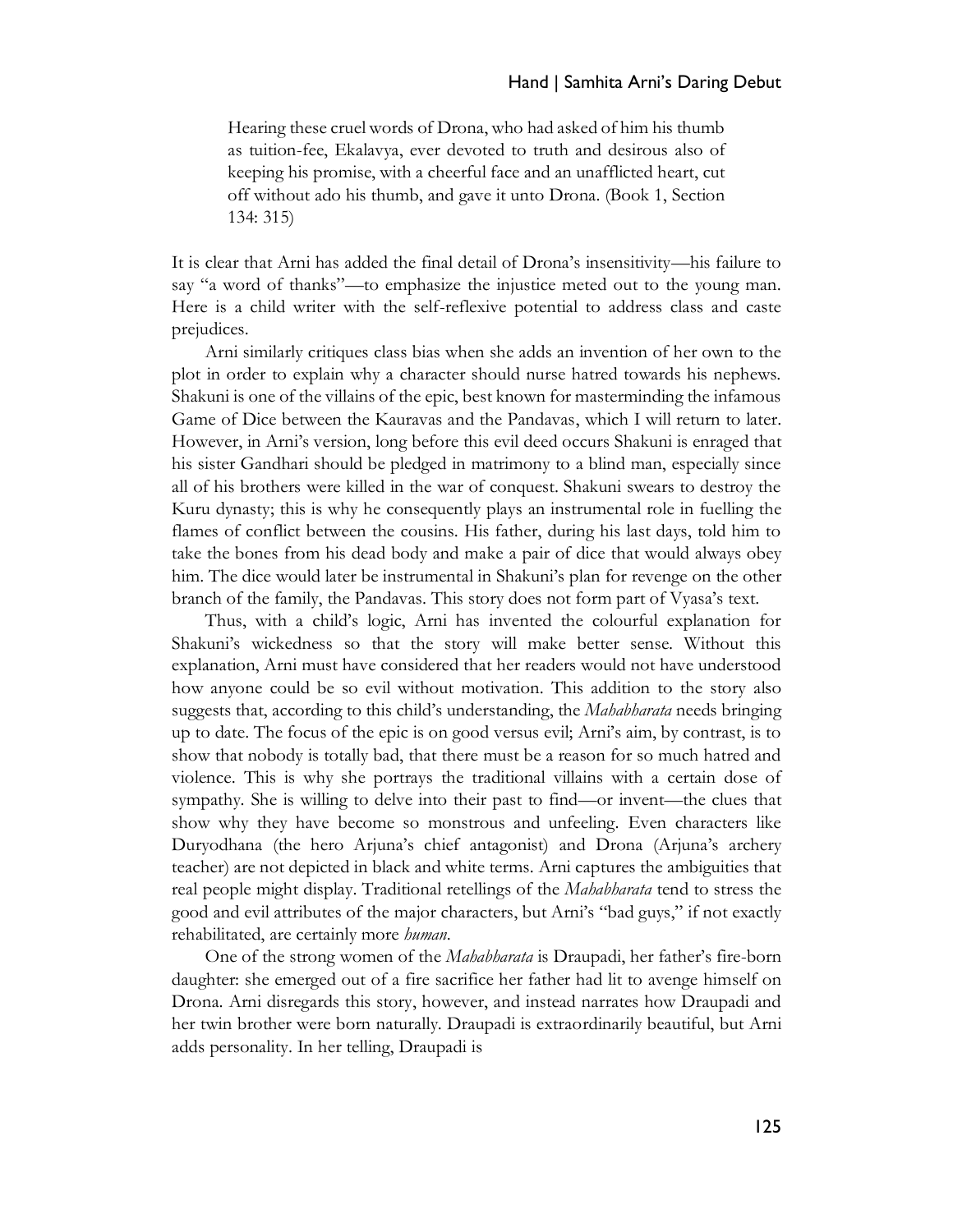… dark, with a beautiful complexion. Her large, black eyes looked as if they had two bright stars dissolved in them. Her long, curling eyelashes enhanced the beauty of her eyes. She had a long, slender nose with a small, red mouth. She had well-defined cheekbones with rosy cheeks. Her long, thick hair fell to her knees. She wore elegant clothes and beautiful jewels, and had a queenly beauty about her. *In those eyes of hers, you could see pride in spite of her young age.* (85; emphasis mine)

The addition of this last sentence, which insists on Draupadi's independence and assertiveness, serves to highlight the fact that Arni's Draupadi is clearly more than just a pretty face. Roy's translation describes her as follows:

Of eyes like lotus-petals and of faultless features endued with youth and intelligence, she is extremely beautiful. And the slender-waisted Draupadi of every feature perfectly faultless, and whose body emitteth a fragrance like unto that of the blue lotus for two full miles around. (Book 1, Section 143: 162)

Although this version grants Draupadi "intelligence," there is no mention of the "queenly … pride" that is central to Arni's description.

As mentioned, Draupadi comes to have not one but five husbands. Her father holds a *swayamvara*—the practice of choosing a husband, from among a list of suitors by a girl of marriageable age—which turns out to be a contest in the skill of archery. Arjuna wins the contest and thus his bride, but when Arjuna and his four brothers return home with Draupadi and one of the brothers shouts out that Arjuna has won a prize, their mother responds before opening the door that he should share his prize with all his brothers. One might think that there are advantages to having five husbands, but in fact the *Mahabharata* focuses on how Draupadi's husbands fail to protect her, especially during the episode of the Game of Dice. In this classic story that everyone remembers so well, Yudhishtira, one of Draupadi's husbands, turns out to be excessively fond of gambling when the villain Shakuni orchestrates a bet using the dice fashioned out of one of his dead father's bones. As Shakuni has foreseen, Yudhishtira loses everything that he gambles, including his own self. He still refuses to give up and decides to stake his own wife. He loses once again. Draupadi is then summoned to the palace, but instead of obeying the summons immediately she sends a message, asking how her husband could have promised her when he no longer owns himself. One of the Kauravas, Dushashana, forcibly brings Draupadi to the court, dragging her by her hair. He even attempts to disrobe her in front of everyone. When the insulted Draupadi calls on Krishna to come to her aid, he protects her honour by providing her with an unending sari. As Dushasana unwraps layers and layers of her sari, it miraculously extends. Draupadi ends up surrounded by lengths of cloth that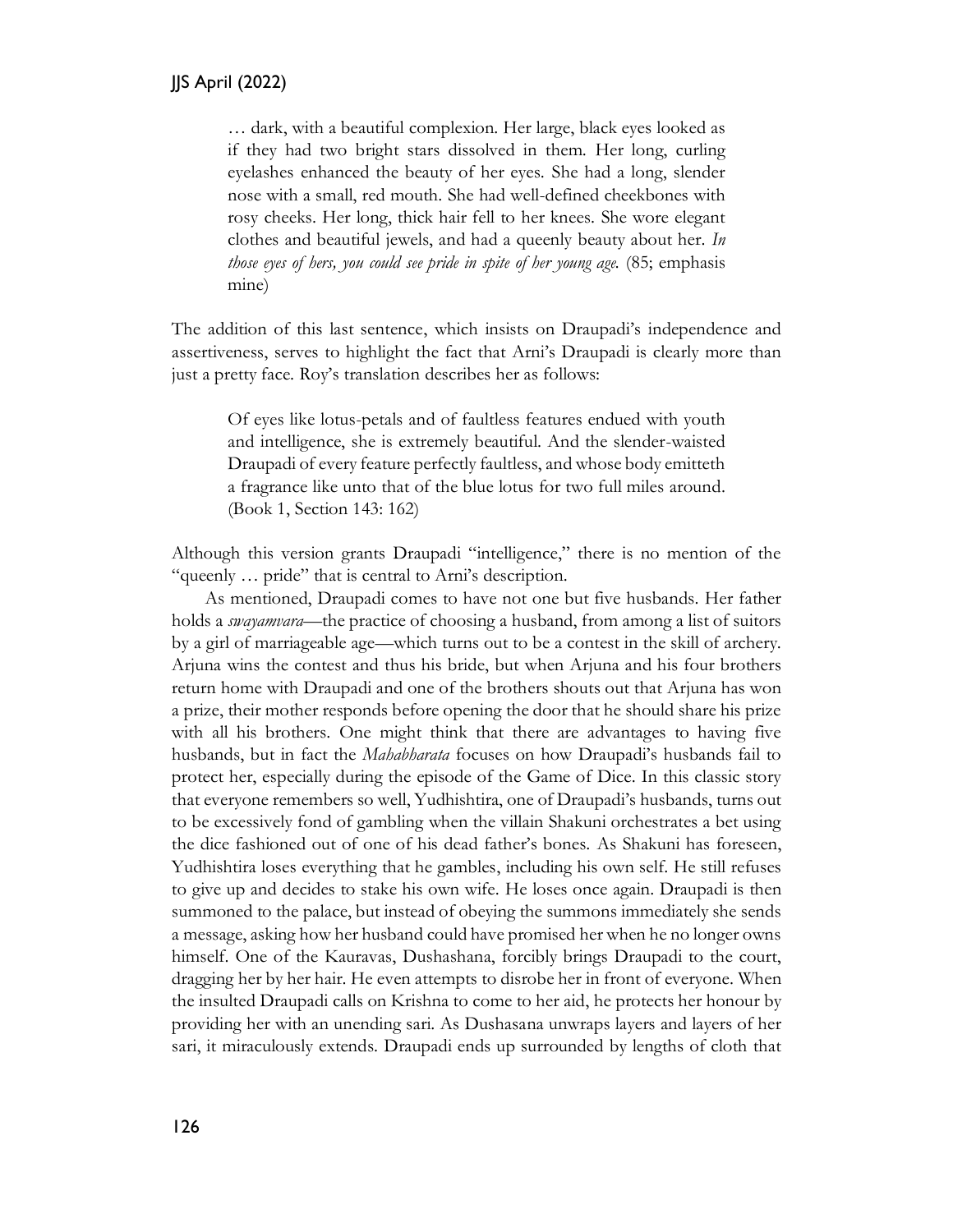protect her modesty. This particular episode highlights the weakness of one—if not of all—of her husbands, who fail in their duty towards her.



*Fig. 2.* Yudhishtira and Draupadi *(left);* The pile of saris *(right), from* The Mahabharata: A Child's View*, by Samhita Arni, pp. 159, 121. Copyright Tara Books Pvt Ltd, Chennai, India. [www.tarabooks.com,](http://www.tarabooks.com/) with permission*.

Even though she has no choice but to accept the four additional husbands in the first place, which means obeying five men rather than just one, Draupadi's unanswerable question hovers in the air and renders her a more assertive character than Sita.

Roy's version of the text says the following:

She faintly cried "Wretch! it ill behoveth thee to take me before the assembly. My season hath come, and I am now clad in one piece of attire." But Dushasana dragging Draupadi forcibly by her black locks while she was praying piteously unto Krishna and Vishnu who were Narayana and Nara (on earth), said unto her "Whether thy season hath come or not, whether thou art attired in one piece of cloth or entirely naked, when thou hast been won at dice and made our slave, thou art to live amongst our serving-women as thou pleasest." (Book 2, Sect. 47, p. 140)

In Arni's adaptation of this momentous scene, Draupadi's voice is anything but faint:

Her fiery eyes blazed with anger, and in a silent assembly her voice rang out, "Yudhishtira had no right to pledge me after he pledged himself. See the wrong that has happened here." (119)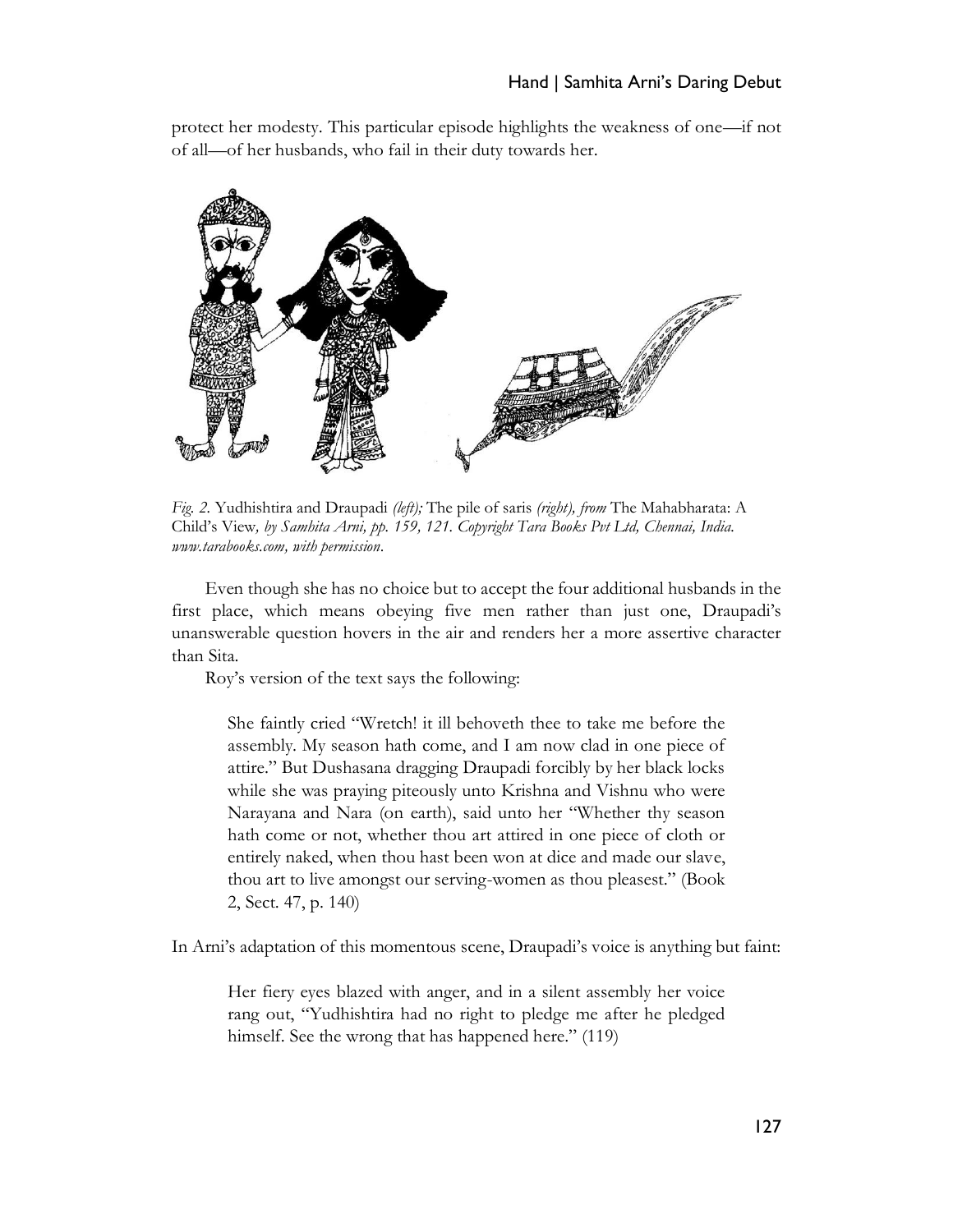Arni has Draupadi address her question to the assembly directly, her voice ringing out as she vociferously reproaches her tormentors by refusing to be considered a dispensable commodity. Arni's Draupadi is far more self-assured and challenging than Vyasa's.

An interesting detail that Arni fails to highlight is that in the Sanskrit version the insult or dishonour is far greater because Draupadi has her period: "My season hath come, and I am now clad in one piece of attire." Including this detail can only strengthen the gravity of Draupadi's situation; Arni's omission of it may be due to her young age. Alternatively, however, it is possible that she refuses to use Draupadi's menstruation to reinforce the weakness of her position. Instead, Arni chooses to create a forceful character who, far from "crying piteously in affliction," swears vengeance: "I will never tie up my hair until the day I wash it in Dushasana's blood," screamed Draupadi, enraged" (121).



 *Fig. 3.* Draupadi's Revenge*, for the ignominy she suffered, from* The Mahabharata: A Child's View*, by Samhita Arni, p. 239. Copyright Tara Books Pvt Ltd, Chennai, India, [www.tarabooks.com](http://www.tarabooks.com/)*, *with permission*.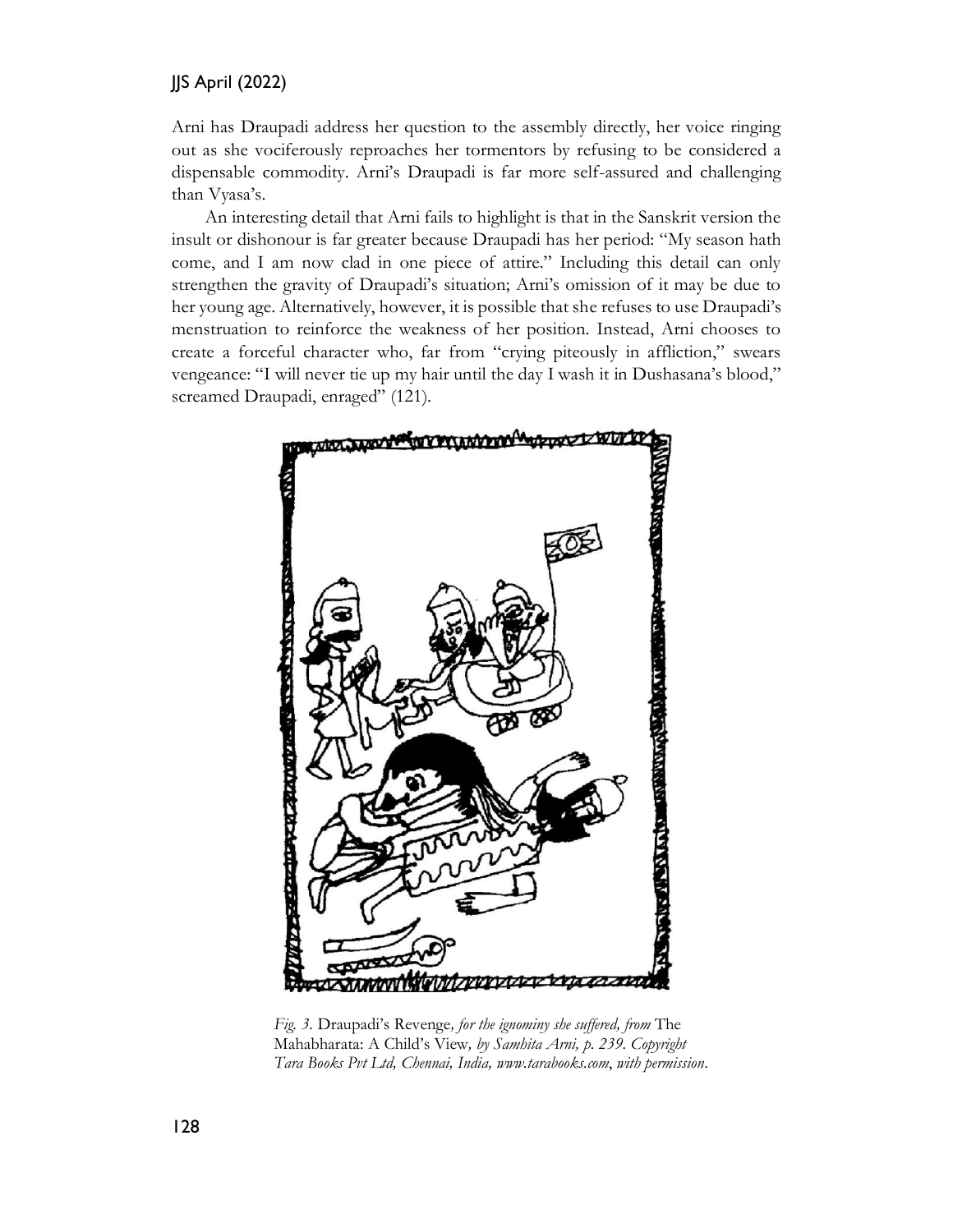# Hand | Samhita Arni's Daring Debut

The final example of Arni's youthful rewriting of the epic that I have selected is the scene from Book 6 in which Arjuna's young son Abhimanyu is killed in battle.



 Fig. 4. The Warriors Dance*, after killing Abhimanyu, from* The Mahabharata: A Child's View*, by Samhita Arni, p. 202. Copyright Tara Books Pvt Ltd, Chennai, India, [www.tarabooks.com](http://www.tarabooks.com/)*, *with permission.*

The original text goes into great detail about the boy's military prowess and the large number of warriors he kills, but Arni chooses to focus on the tragedy of the death of a teenage boy and the callousness of his enemies:

Just as Abhimanyu was rising, Laxman swung his mace. On one stroke, Abhimanyu was killed. Happy that Abhimanyu was now dead, the warriors danced around the body, just as vultures circle their prey. Six warriors were happy that a sixteen year old boy had died through their efforts. *They felt no remorse or shame. They only rejoiced*. (202, emphasis mine)

In Roy's translation we read the following:

As he lay dead on the field, the heroic Abhimanyu looked like a wild elephant slain by the hunters. The fallen hero was then surrounded by thy troops [who] were filled with great joy. And they repeatedly uttered leonine shouts. … Beholding Abhimanyu, resplendent as the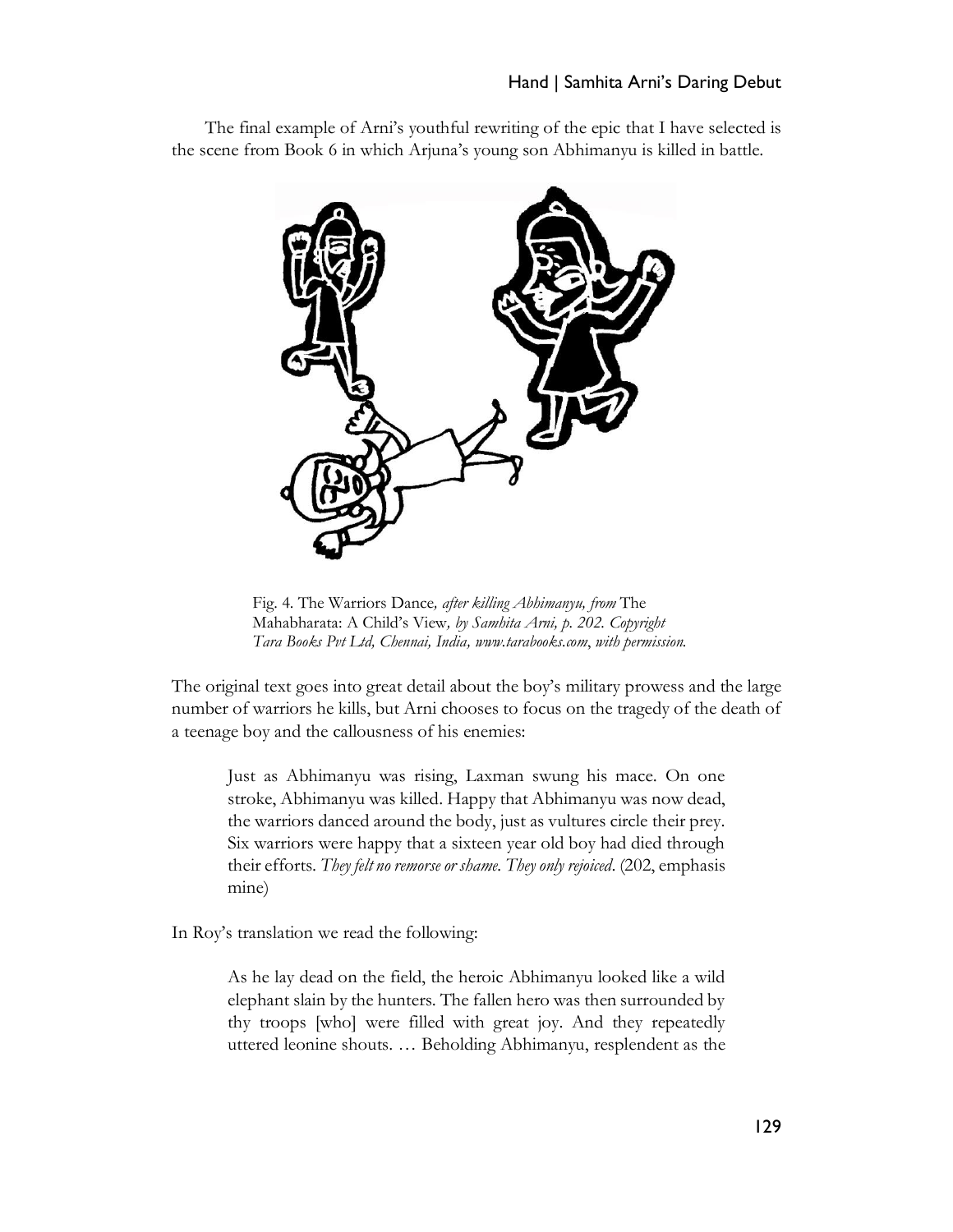sun or the moon, lying on the ground, thy troops were in transport of joy, while Pandavas were filled with grief. When youthful Abhimanyu, yet in his minority, fell, the Pandava divisions, O king, fled away in the very sight of king Yudhishthira. (Book 6, Section 49, 100)

While many classic versions insist as this one does on the heroism of Abhimanyu and the celebrations of victory by the Kaurava troops, the young Arni instead laments the untimely death of an adolescent boy and criticizes the heartless insensitivity of his enemies.

# **Contemporary Indian Feminism and Arni's Work**

INDIAN women are by no means a homogeneous group with a shared agenda. In her description of the evolution of Indian feminism in the twentieth century, Suruchi Thapar draws attention to the strong dissimilarities among middle-class women owing to differences in their educations, religions, and ages, thus putting paid to any overarching categorization of "the Indian woman." Between social classes, as Shruti Jain points out, the differences are even greater; feminism in the Indian context clearly holds entirely different meanings for rural Indian women and for urban middle-class professional women. The priorities of the former include access to necessities like food, water, healthcare, and education rather than issues like equal pay, sexual harassment, and reclaiming public spaces (Jain 8). Social media merely cater for a small, privileged number of activists (10).

Nevertheless, one consistency for women of both classes is that, despite the rise of digital or cyberfeminism, traditional myths about Indian womanhood die hard. Sita's ordeal by fire continues to be glorified rather than condemned, and viewers of the television version of the *Mahabharata* (a series that ran from 1988 to 1990) paid far more attention to the number and quality of Draupadi's saris than to the shame and disgrace of her experience (Nabar 118). For a large majority of Indians, Sita is still their favourite (mythical) woman. As we have seen, she symbolises sacrifice, a woman's greatest virtue according to patriarchal traditions. She lends dignity to suffering and makes forbearance a heroic quality, which makes her a role model for Indian women for whom justice remains a dream, equality an absurdity, and suffering an everyday reality.<sup>6</sup>

It could be argued that the influence of the myths is an insidious one, serving to strengthen the fears and illusions that are used to govern women and instil docility. In fact, there is a fundamental parity between the perpetuation of mythical stereotypes like Sita and Draupadi and any present-day reluctance to admit change that might upset the androcentric, patriarchal set-up. Hira Bansode's poem "The Slave," originally written in Marathi, provides a perfect example of the lasting effect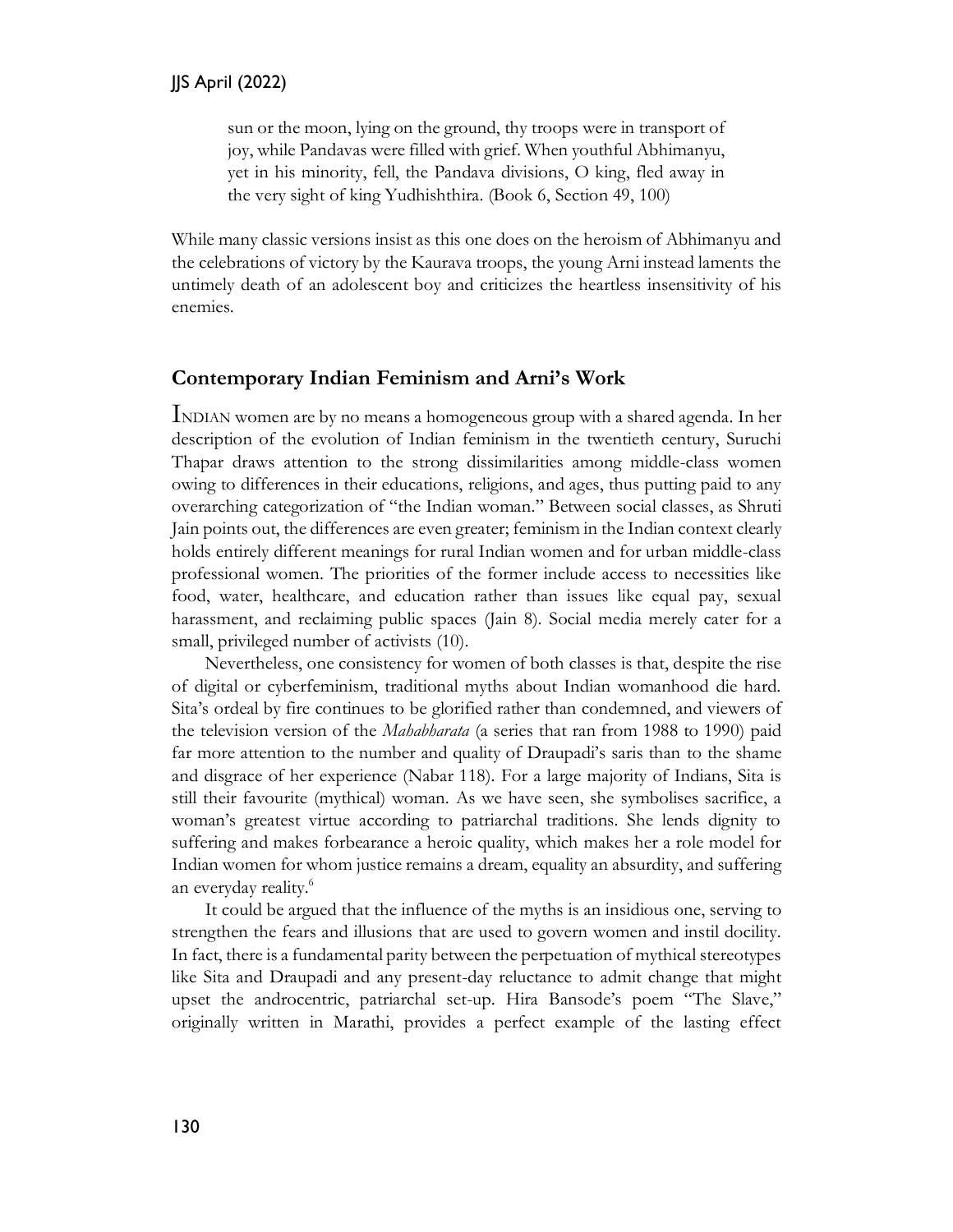enshrined in the value system of the great epics. Ahilya was a woman seduced by the god Indra, who disguised himself as her husband:

To prove she was a pativrata Ahilya [had] to sacrifice herself to Indra's sexual desire, and Draupadi was divided up among five men, the woman of that country still remains a slave … (qtd. in Nabar 118)

Just as Bansode's poem does, Samhita Arni's juvenile text points to the need to rethink these myths, and I claim that that hers is one of the valid contemporary readings of the classics that indicate both the timeless quality and the essential orality of these texts: without the ongoing telling and re-telling or oral texts, they can too easily be fossilized and rendered irrelevant for modern times.

The Bharatiya Janata Party (BJP) has also reinvented myth in that, since the mid-1980s, they have cast Ram as a strong, martial lord in order to encourage militancy among Hindus. In her own reinvention of the classics, Arni questions the heroic BJP interpretation, with its ingrained habits of patriarchy and male chauvinism (Udayakumar 17–18). Her male heroes, including Arjuna and Yudhishtira, become faulty, more human than they are in the classic versions of the *Mahabharata*, but no less admirable. Even her villains show a realistic, almost justifiable side to their actions, which renders them more relevant to contemporary society. Her Draupadi is another kind of role model, who poses questions about the law and the orthodoxy of religion. In Arni's telling, she is the mythological archetype of the assertive woman who questions the duties of love and honour.

Youthful writing may well be dismissed as being immature, just as Alexander describes ("Defining" 71), but Arni's early rewriting of such a key figure in the popular imaginary as Draupadi shows her participation in her culture's ongoing reinterpretation of its dominant myths; it also shows the path her future creative work will take. One of the female arch-villains of the *Ramayana* is Surpanakha, sister of the demon king Ravana, who abducted Sita. Surpanakha makes advances to Lakshman, Ram's brother, who not only rejects her advances but slices her nose off as punishment for such apparently unfeminine behaviour. Valmiki's epic thus casts Surpanakha into the role of evil temptress who gets her just deserts. However, a modern version of the events by Samhita Arni, in her 2013 adult crime novel, *The Missing Queen*—an updated version of the *Ramayana*, as the action takes place in the late 1990s—allows Surpanakha to tell her version of the events:

How can I describe that moment? I fell in love in that instant—he was the most beautiful creature I ever saw. So beautiful, I was smitten.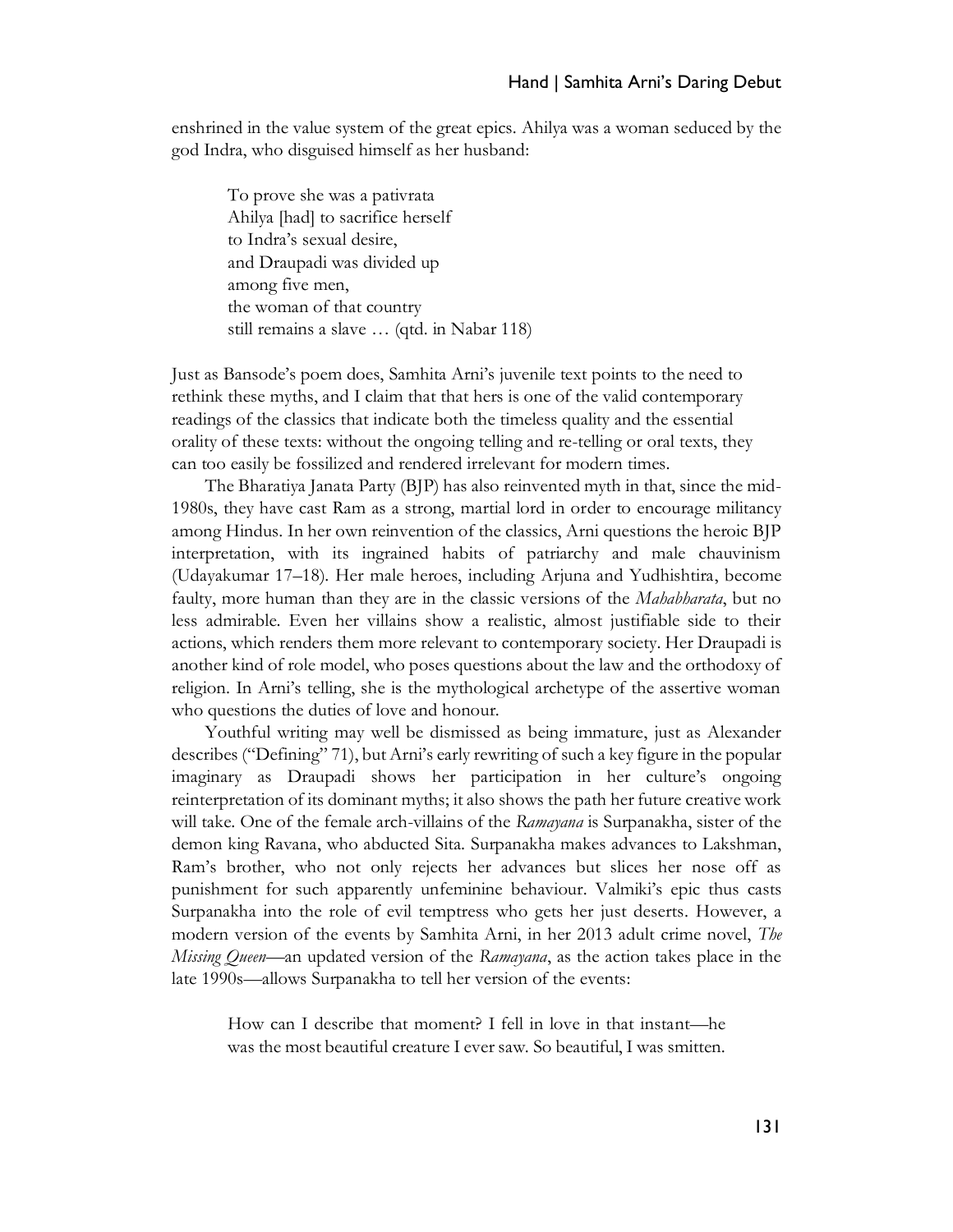I went up to him and I offered myself to him. He smiled and began to banter with me. I thought it was all flirtation—he was coy all the while, suggesting that he wasn't good enough for the likes of me. … finally, I thought it was time for action. So I reached out for him, to press my lips against his. Before I knew it, something flashed between us. … Malice in his eyes, I raised my hands to my face and saw my fingers, wet with blood. (66)

Surpanakha appears to incarnate the deviant female, who becomes a regular character in mainstream—read patriarchal—crime fiction. Among her *Key Concepts in Crime Fiction*, Heather Worthington states that

… the association of deviant femininity and crime has remained a constant feature of the genre. Inherent in this association are patriarchally fostered masculine anxieties about the feminine, particularly female agency, which is seen as a transgression of traditional gender boundaries and is often represented as criminal in early crime narratives. (41)

As Worthington reminds us, modern crime novels generally reflect a much older view of "deviant femininity," according to which, "when a woman does take to crime, her criminality is accentuated; she is doubly deviant, not only acting in defiance of the (patriarchal) law but also rejecting her proper feminine role" (42). Thus Surpanakha's overt sexuality has long been read as unnatural and highly transgressive. Arni, however, sees fit to allow her to be understood as a woman with desires and needs.

Likewise, Arni's graphic novel, *Sita's Ramayana* (2011), gives a voice to the selfeffacing heroine so she can assert her point of view and finally challenge the patriarchal norms. Canonical *Ramayana* narratives silence Sita, so Arni's version, like many other feminist *Sitayanas*, 7 is a refreshing call for solidarity with oppressed women and other ignored and overlooked members of society who do not conform with the ideal of Indianness (Beena G. 48; Krishnamurti 291).

One of the criticisms levelled against child writers is their lack of originality, as they tend to imitate the style and content of established older writers. Yet imitation is not necessarily unoriginal. As Alexander points out, it "involves reworking, writing in the style of someone else […] until we develop our own style" ("Defining" 77). In Arni's case, it would be unfair to accuse her of merely imitating the classics, as she does her best to turn many of the best-known episodes upside down. Moreover, both feminist and political critiques—which are present in Arni's adult writing—already feature in Arni's juvenile work; as Alexander states, "the concept of juvenilia carries with it an implication of later writings" (88). Arni's Draupadi is a powerful feminist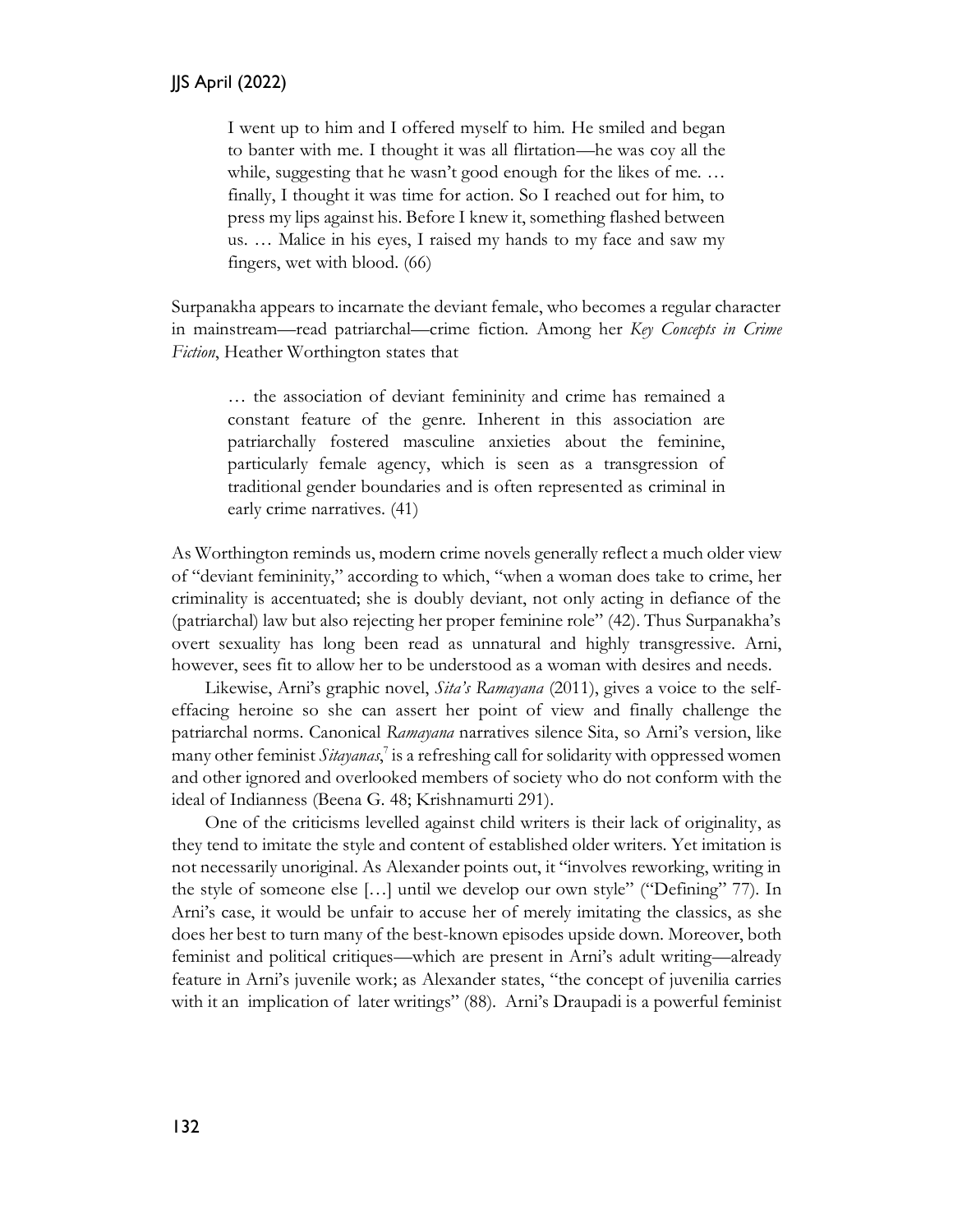role model, and her debut novel, published when she was only eleven years old, is a challenging dialogue between ancient ideals and twenty-first century social and political issues.

# **NOTES**

- <sup>1</sup> Transliteration of texts from languages written in the Devanagari script may vary from author to author. Arni spells her title *Mahabharatha*, whereas the accepted spelling in Latin script is *Mahabharata*. In the original Sanskrit the final *t* is unaspirated, so strictly speaking Arni's spelling is incorrect.
- <sup>2</sup> I am grateful to Samhita Arni for permission to reproduce the drawings that are included in this article.
- <sup>3</sup> The *Bhagavad Gita* (Song of the Lord) is one of the basic texts of Hinduism. Composed as a dialogue between Arjuna and Krishna, it reveals that all humans and aspects of existence are a unified extension of the Divine that can only be acknowledged once *maya* or the illusion of the material world has been overcome. See Joshua L. Mark, "*Bhagavad Gita*," *World History Encyclopedia*, 15 June 2020, https://www.worldhistory.org/Bhagavad\_Gita/.
- <sup>4</sup> Henceforth all references to *The Mahabharatha: A Child's View* will be cited with the page numbers only.
- <sup>5</sup> Peter Brook's five-hour film can be viewed on YouTube at https://www.youtube.com/watch?v=yhqkRGISQr8.
- $6$  Even if myths form the identity of Indian women, it is just as true, as Graham argues, that countries frequently resort to inventing those myths "that embody values and characteristics [they think] laudable" (105). It is undeniable that mythology serves the purpose of homogenising a nation and these homogenisation projects ultimately underpin a society organized along patriarchal lines. Indian feminism nowadays seeks to challenge the maintenance of gender-blind institutions of state, caste, class, community and region, but the family and marriage remain the stronghold of male dominance in part due to the perpetuation and veneration of the portrayal of women in the epics. The Ram myth has been exploited by the patriarchal Brahminical system to construct an ideal Hindu male, and Sita too has been built up as an ideal Hindu female to help serve the system.
- <sup>7</sup> *Sitayana* is the title of a feminist version of the *Ramayana* by Indian American author Amit Majmudar (Penguin Random House India, 2019), but I am using the term to refer to any version that places Sita centre stage and questions Ram's actions.

### **WORKS CITED**

- Alexander, Christine. "Nineteenth-Century Juvenilia: A Survey." Alexander and McMaster, *Child Writer*, pp. 11–30.
	- ———. "Defining and Representing Literary Juvenilia." Alexander and McMaster, *Child Writer*, pp. 70–97.
- Alexander, Christine, and Juliet McMaster, editors. *The Child Writer from Austen to Woolf*, Cambridge UP, 2005.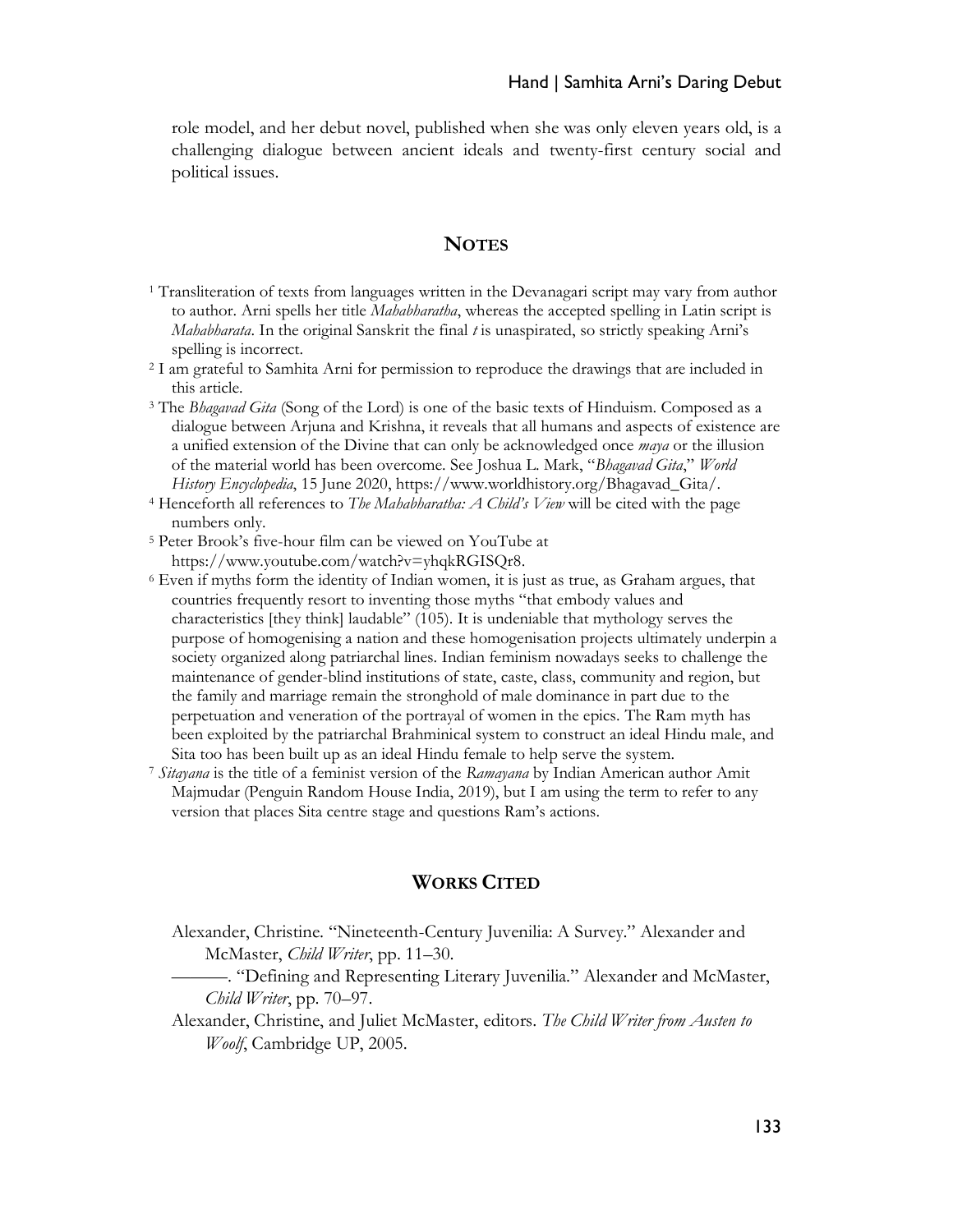Arni, Samhita. *The Mahabharatha: A Child's View*. Tara Books, 1996.

- ———. "My Version." Preface to the First Edition. *The Mahabharatha*, by Arni, pp. 10–14.
	- ———. *Sita's Ramayana*. Tara Books, 2011.
		- ———. *The Missing Queen*. Penguin, 2013.
- Beena G. "Heroism Redefined: Women's Gaze and a Celebration of 'Othernesses' in Samhita Arni's *Sita's Ramayana*." *IJELLS*, vol. 7, no. 2, February 2019, pp. 40–50.
- Biswas, Stella Chitralekha. "'Sons of Bengal' and the Absent Daughters: Gender, Performativity and Nationalism in Bengali Juvenile Literature." *Indialogs*, vol. 8, 2021, pp. 183–200. *ScienceGate*, doi: 10.5565/rev/indialogs.168.
- Geetha, V., and Gita Wolf. Foreword to the First Edition. *The Mahabharatha*, by Arni, pp. 7–9.
- Goel, Rashmi. "Sita's Trousseau: Restorative Justice, Domestic Violence, and South Asian Culture." *Violence Against Women*, vol. 11, no. 5, 2005, pp. 639–65.
- Gore, M. S. *Unity in Diversity: The Indian Experience in Nation-Building*. Rawat, 2002.
- Graham, Judith. "The Same or Different: Children's Books Show Us the Way." *Children's Literature and National Identity*, edited by Margaret Meek, Trentham Books, 2001, pp. 103–10.
- Hand, Felicity. "The Unwritten Moral Code in Recent Indian Cinema: Deception and Atonement?" *Film and Ethics. What Would You Have Done?*, edited by Jacqui Miller, Cambridge Scholars Press, 2013, pp. 50–66.
- Jain, Shruti, "The Rising Fourth Wave: Feminist Activism on Digital Platforms in India." *Observer Research Foundation Issue Brief*, no. 364, July 2020.
- Krishnamurti, Sailaja, "Weaving the Story, Pulling at the Strings: Hindu Mythology and Feminist Critique in Two Graphic Novels by South Asian Women." *South Asian Popular Culture*, vol 17, no. 3, 2019, pp. 283–301. *Taylor & Francis Online*, doi: 10.1080/14746689.2019.1669429
- *The Mahabharata*. Translated by Pratap Chandra Roy, ebook,
- http://www.holybooks.com/mahabharata-all-volumes-in-12-pdf-files/.
- Meek, Margaret. Introduction. *Children's Literature and National Identity*, edited by Meek, Trentham Books, 2001, pp: vii–xvii.
- Mishra, Vijay. *Bollywood Cinema: Temples of Desire*. Routledge, 2002.
- Nabar, Vrinda. *Caste as Woman*. Penguin, 1995.
- Nigam, Aditya. *The Insurrection of Little Selves: The Crisis of Secular-Nationalism in India*, Oxford UP, 2006.
- Rodrigues, Hillary. *Introducing Hinduism*. Routledge, 2006.
- Singh, Jayshree. "Psyche—An Object of Coercion: The Epic *Mahabharata*." *IJELLS*, vol 4, no. 2, 2015, pp. 39–43.
- Spivak, Gayatri Chakravorty. *In Other Worlds: Essays in Cultural Politics*. Routledge, 1987.